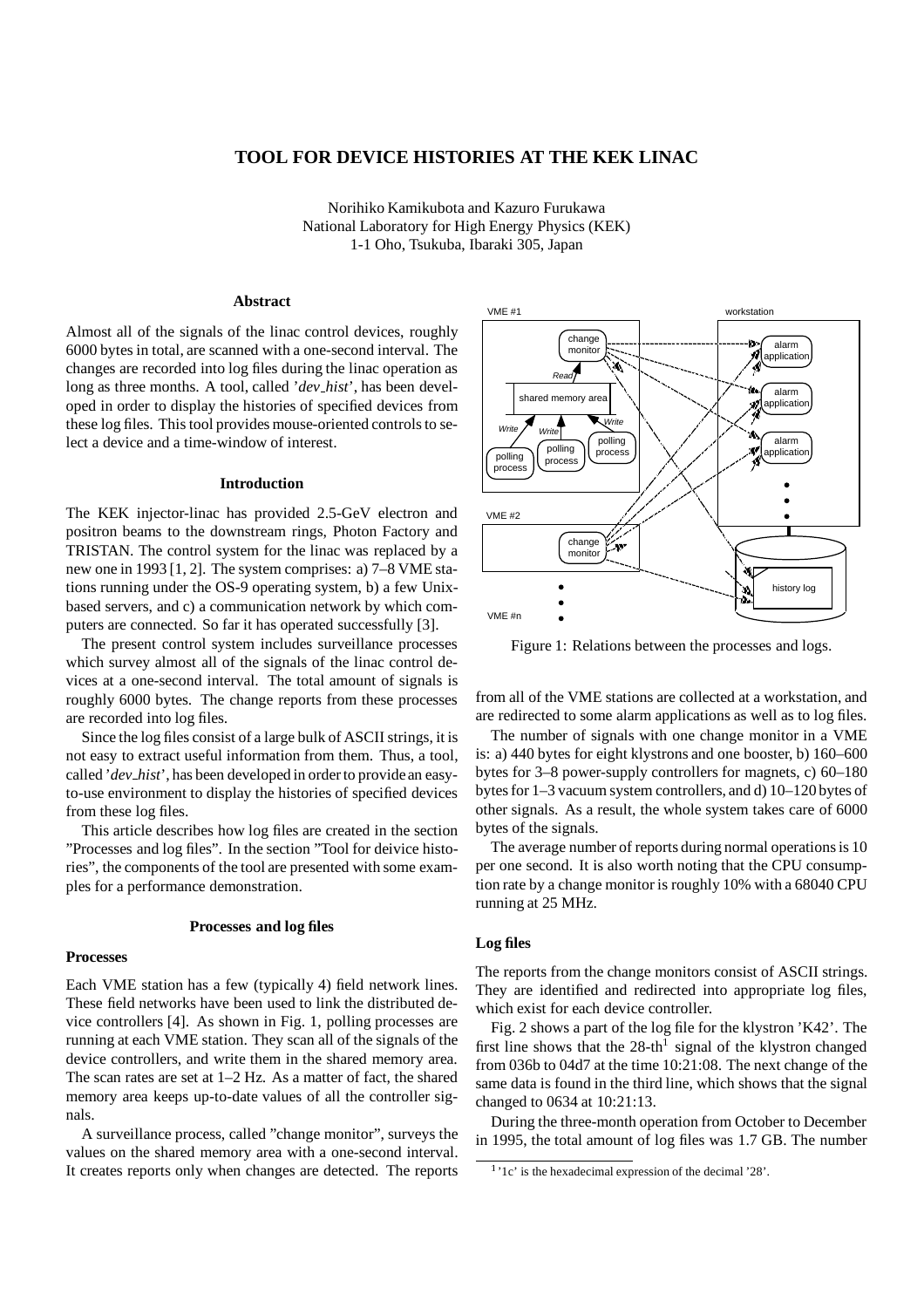of files is about 200, and the largest one has a size of 130 MB.

27/Nov/1995 10:21:08> K42-ADC 1c,04d7,036b 27/Nov/1995 10:21:13> K42-ADC 1a,0c14,0aa7 27/Nov/1995 10:21:13> K42-ADC 1c,0634,04d7 27/Nov/1995 10:21:19> K42-ADC 1a,0a67,0c14 27/Nov/1995 10:21:19> K42-ADC 1c,0497,0634

Figure 2: Example of a history log.

### **Tool for device histories**

#### **Overview**

In order to display the histories of linac devices, a graphic tool, called *dev hist*, has been developed. This tool is based on a commercial graphic package<sup>2</sup> which provides command-driven interactive functions. We have developed three essential procedures.

hist read - read <sup>a</sup> history log The *hist read* reads a specified log file and loads the values into internal arrays. Since the sizes of the log files are typically a few MB, and it takes a few minutes to read a file, a special read-in routine was developed with C language instead of using a default read-in procedure. The present read-in times are less than 10 seconds for most cases. It may take a minute when the size is as large as 100 MB.

hist draw - draw <sup>a</sup> history graph The *hist draw* displays a history graph according to the contents of internal arrays. The timewindow can be issued in a command-line with keywords. A typical example of a history graph is shown in Fig. 3.



Figure 3: One-week history for the RF phase of the klystron 'K58'.

dev hist - control with menus and buttons The *dev hist* procedure creates a window with many buttons and menu-bars. A user can select a device and a time-window by clicking buttons/menus with a mouse. The *dev hist* invokes the previous two procedures in order to draw a history graph in the drawing area. An overlook of *dev hist* is shown in Fig. 4.



Figure 4: View of the tool '*dev hist*'.

#### **Demonstration**

Some examples to demonstrate the performance of the tool are presented.

<sup>A</sup> typical example: A typical example is already shown in Fig. 3, which shows a one-week history for the RF phase of klystron 'K58'. The phase alternates between 170 degrees and 90 degrees several times. These two values correspond to those for electron and positron injection, respectively. In addition, zero values for very short duration (actually a few seconds) are observed, which implies the occurrences of a self-reset procedure of the klystron controller due to large electro-magnetic noise from the klystron itself.

<sup>A</sup> graph with log scaling: Fig. 5 is an example with log scaling on the Y-axis. Note that the values of the Y-axis are calculated with pre-defined calibration coefficients. In Fig. 5 the vacuum level of the ion-pump 'IPK3-1' is shown for two weeks. Some obvious peaks, which result from sudden changes in the vacuum to worse, are observed on Tuesdays and in the afternoons of Thursdays. Those originated from the occasional output stops of all the klystrons due to the weekly maintenance every Thursday afternoon and accelerator studies every Tuesday. Each time that we restart the high-power klystrons, it causes immediate changes of the vacuum to a worse condition, followed by gradual changes which make it better.

<sup>A</sup> bit-style display: Another functionality is a display in bitstyle, which is suitable for indicating logic signals. Two-week histories of 16 logic signals of the klystron 'K54' are shown in Fig. 6. Since the 6th bit indicates the high-power output, it is usually 1 (output on). Thus, the observed changes of this bit to 0 correspond to the output downs of the klystron. The same as in the above example, all of the output downs are on Tuesdays and Thursdays.

<sup>&</sup>lt;sup>2</sup>We use PVWAVE provided by Visual Numerics Co.Ltd.